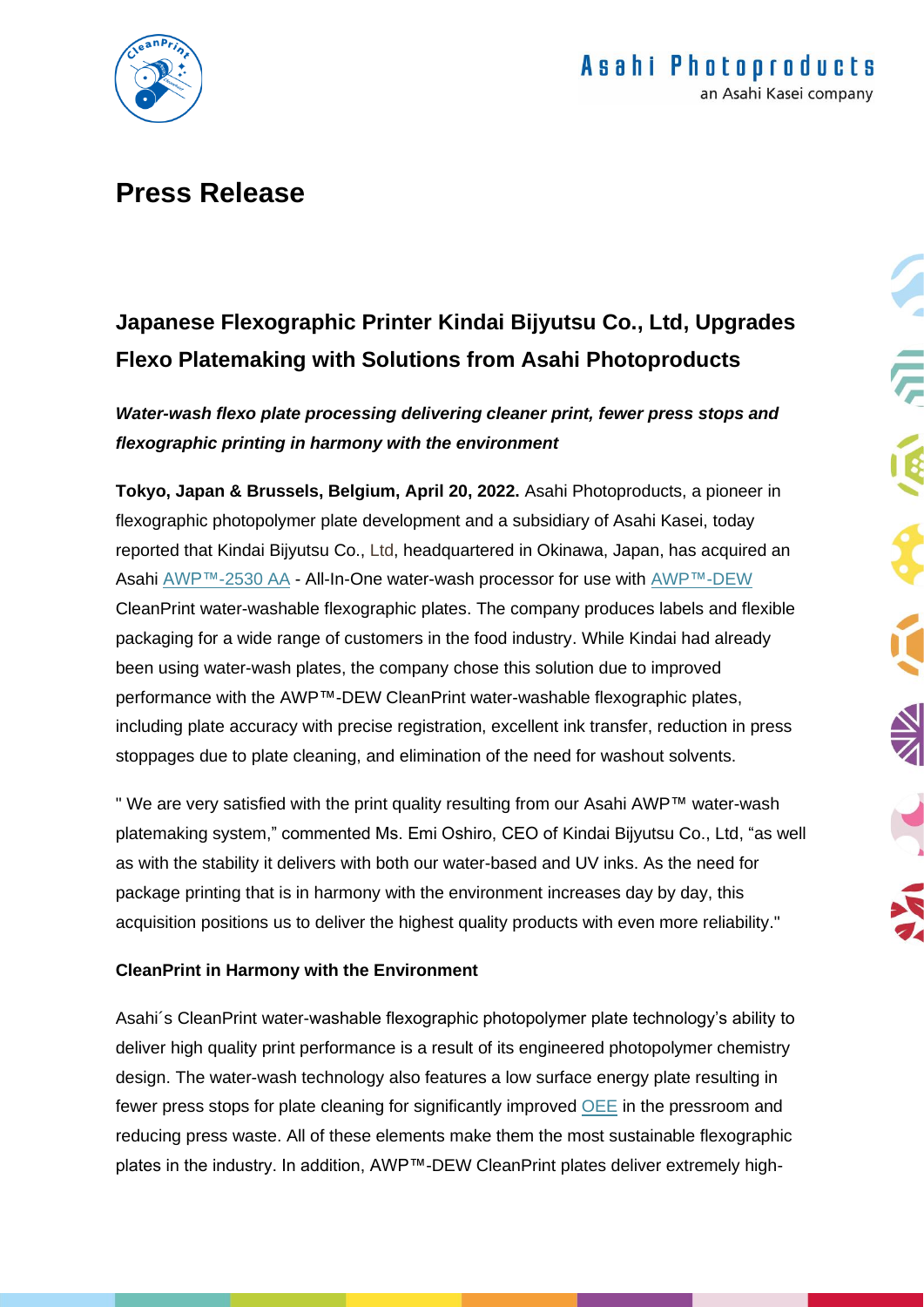quality print due to their precise registration and ability to deliver perfect printing balance between highlights and solids.



"Kindai Bijyutsu Co., Ltd, is a pioneer in flexographic printing using water-based inks and located in Okinawa Prefecture. The company has installed the AWP™ water-wash platemaking system to better deliver high-quality, stable, food-safe package printing for its many clients. We are very excited to be working with Kindai to expand the range of applications suitable for flexography and together helping grow the flexo business in Japan," said Ms. Miho Ohigashi of the Photosensitive Materials Sales Department of Asahi Kasei Corporation in Japan.

The group mission of Asahi Kasei has been and continues to be to contribute to life and living for people around the world. That mission has never been more relevant than it is today as the world faces an unprecedented climate crisis. Asahi Kasei is determined to be a leader in reducing its  $CO<sub>2</sub>$  footprint and that of its customers. Asahi's AWP<sup>™</sup> water-wash solutions are a key element in the ability to attain this goal. To learn more about these efforts, download our white paper: *[Sustainability: A Goal Worth Pursuing.](https://asahi-photoproducts.com/en/resource/58)*

For more information about other flexographic solutions from Asahi Kasei that are in harmony with the environment, visit [www.asahi-photoproducts.com.](http://www.asahi-photoproducts.com/)

 $-FNDS-$ 

### **About Kindai Bijyutsu Co., Ltd**

ľ

Kindai Bijyutsu Co., Ltd., is a printing company founded in 1971 and headquartered in Okinawa, Japan. They produce a wide variety of printed materials from labels to flexible packaging using water based ink and UV ink.